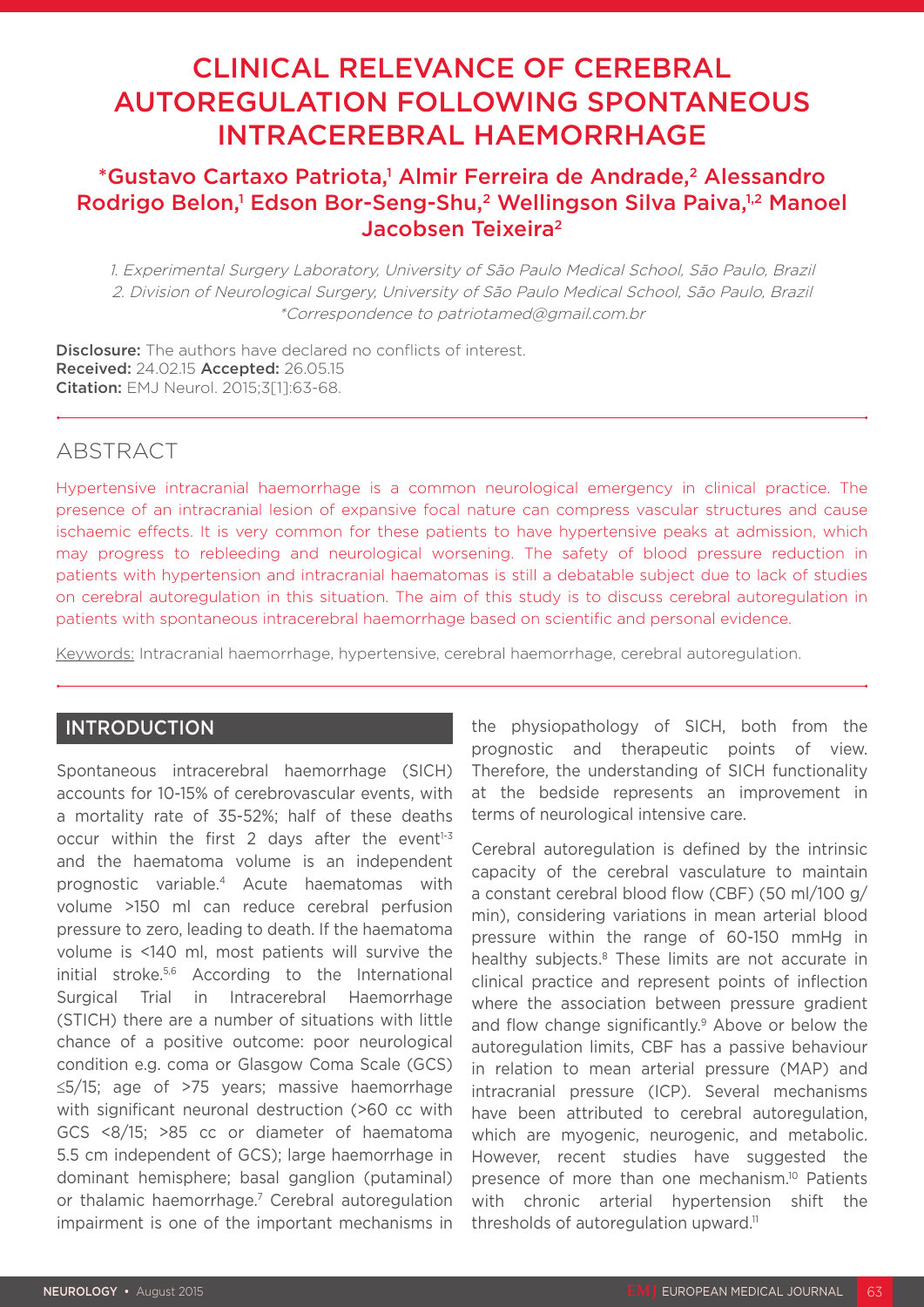Cerebral autoregulation consists of fast and slow components, in terms of changes in cerebrovascular resistance, in response to pulsatility pressure and mean cerebral perfusion pressure (CPP), respectively. Quantifying the cerebral autoregulation phenomenon is a complex process, as there are many physiological variables that can interfere with CBF, either directly or through metabolic coupling.12 Static autoregulation is considered a 'gold standard' test for the assessment of cerebral autoregulation, as it measures changes in CBF arising from CPP variations. It therefore represents the slow components of autoregulation. Dynamic autoregulation evaluates fast autoregulation components and tends to be impaired early in relation to static autoregulation.<sup>13</sup> Therefore, there are technical limits for each methodology that require appropriate interpretations.14,15

The concept of cerebrovascular pressure reactivity index (PRx) was introduced by Czosnyka et al.<sup>16</sup> in 1997, based on the principle that, in the presence of mean blood pressure elevations, there would be cerebral vasoconstriction with reduced cerebral blood volume and, consequently, ICP. PRx indirectly reflects cerebral autoregulation, being used to optimise CPP.

PRx reflects the smooth muscle tone of cerebral arteries and arterioles, as well as changes in transmural pressure, being part of a more elaborate phenomenon called cerebral autoregulation. Expansive lesions alter the CPP and can decompensate the cerebral autoregulation mechanism responsible for maintaining adequate CBF. With the reduction in CPP, vasodilation occurs as a compensatory measure to keep the CBF. However, this vasodilating cascade culminates with a significant increase in cerebral blood volume and vascular collapse, due to increased cranial pressure.

The cerebrovascular PRx<sup>16,17</sup> consists of 40 measurements (every 5-15 seconds) of mean blood pressure and ICP, establishing a Pearson's correlation between these variables. Values <-0.2 represent good cerebrovascular reactivity, while values >0.2 reflect an impaired cerebrovascular reactivity. The presence of a positive correlation between MAP and ICP means impairment of cerebrovascular reactivity, and values >0.3 are correlated with a worse prognosis (increased mortality rate from 20% to 70%).<sup>18</sup> When the range of values between MAP and ICP are independent, cerebrovascular reactivity is adequate and thus, there is a better functional outcome. After applying

it in clinical studies, Czosnyka et al. stated that a PRx >0.2 for more than 6 hours is associated with a poor prognosis.18

## CASE REPORT

A female patient of 57 years suffered an acute stroke in 2013. On examination: Glasgow 4 with spontaneous breath and not intubated on admission, isochoric pupils, intracerebral haemorrhage (ICH) Score 3. Skull computed tomography (CT) showed a left frontal lobe haematoma. The calculated volume was  $81 \text{ cm}^3$ (12×4.5×3 cm) with septal deviation and signs of intracranial hypertension.

Surgical removal of intracranial haematoma was performed and the patient underwent multimodal neuromonitoring in the intensive care unit. Postoperative control skull CT on first operative day showed radical haematoma removal, but persistence of septal deviation. The patient remained in deep sedation without any changes in ICP (Figure 1).

Two days after onset of stroke, the cerebrovascular PRx was preserved with a CPP between 80-90 mmHg suggesting preserved cerebral autoregulation. The optimal perfusion pressure was determined at 85 mmHg with a PRx of -0.6. However, 5 days after stroke onset, the PRx was impaired, with a CPP between 60-80 mmHg, suggesting impaired cerebral autoregulation (Figure 2).

Six days from stroke onset, the patient started to show worsening in ventilatory status that led to worsening of cranial homeostasis, which developed into intracranial hypertension escapes with no radiological alteration. This deterioration was caused by positive water balance and associated low pulmonary exchange of oxygen. Other causes of brain oedema were ruled out. Nine days from stroke onset, the patient developed refractory intracranial hypertension, pupillary alterations, and fixed mydriasis, and underwent a decompressive craniectomy (Figure 3).

### **DISCUSSION**

This case report shows that despite the haematoma volume and tomographic signs of intracranial hypertension, there was no loss of cerebrovascular reactivity in the initial phase, implying that cerebral autoregulation was preserved. Loss of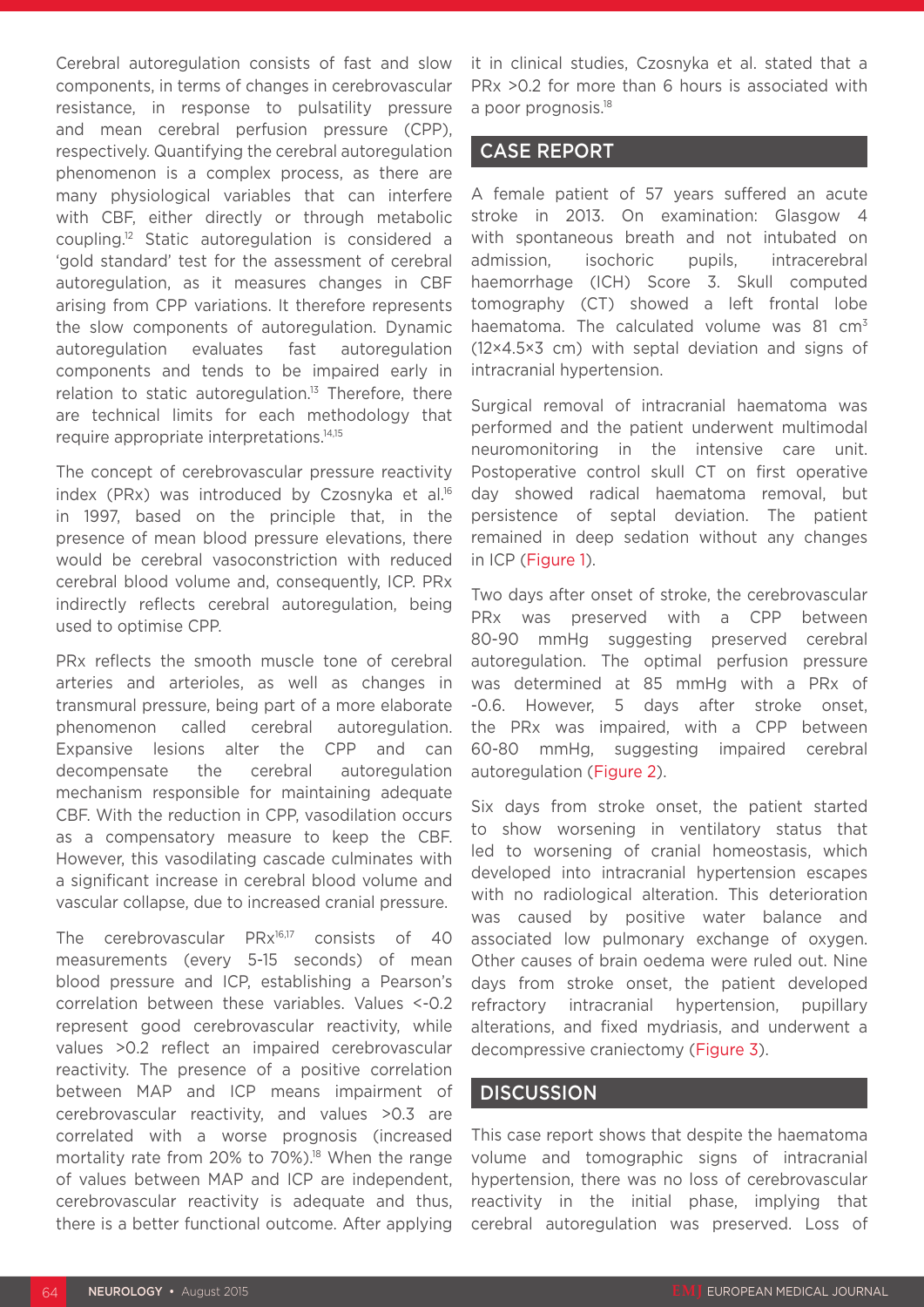cerebrovascular reactivity occurred days later, implying impairment of cerebral autoregulation. The pathophysiological mechanisms of brain injury by SICH are analysed by the primary effect of vascular rupture and tissue destruction, and the side-effects of haematoma growth, intracranial hypertension, oedema formation, and toxic effects of clot substances. Despite occuring in a simultaneous and interrelated manner, these can be divided into the following steps:<sup>19,20</sup>

I. Vascular rupture and haematoma formation: arterial rupture leads to rapid accumulation of blood in the cerebral tissue and an increase in local tissue pressure. The degree of tissue destruction is justified and explained by the sheer force of the expanding haematoma. In addition to the effect on mass, haematoma, by itself, induces three perilesional early pathophysiological changes in brain tissue: (a) neuronal and glial cell death due to apoptosis, and inflammation, (b) vasogenic oedema, and (c) breaking of blood—brain barrier.

II. Expansion of the haematoma: the ICH is not an event, rebleeding has been documented with the realisation of serial scans within the first 24 hours of the event. The incidence of haematoma increase decreases with the passage of time, 33-38% in 1-3 hours; 16% from 3-6 hours, and 14% within 24 hours of the initial event. The theory is in agreement resulting from persistent and recurrent bleeding from the rupture of a single arteriole.

III. Oedema formation: the perilesional hypoperfusion is probably due to reduced metabolic demand instead of ischaemia. Once ischaemia does not justify the neurological dysfunction after stroke, neurotoxic and inflammatory mechanisms have been proposed to explain the perilesional tissue injury: (a) local inflammation by cell mediators, humoural and cytotoxic associated with the leakage of osmotically active proteins and electrolytes; (b) induction of proteases such as thrombin, fibrinogen, and tissue plasminogen activator; (c) the clot factors associated with its degradation products.



Figure 1: A: Left frontal lobe haematoma with intracranial hypertension signs; B: Postoperative control still showing septal deviation; C: Monitoring of intracranial pressure at 10 mmHg with cerebral perfusion pressure at 86 mmHg. One can also observe loss of intracranial complacency through the morphology of the intracranial pressure curve, P2>P1.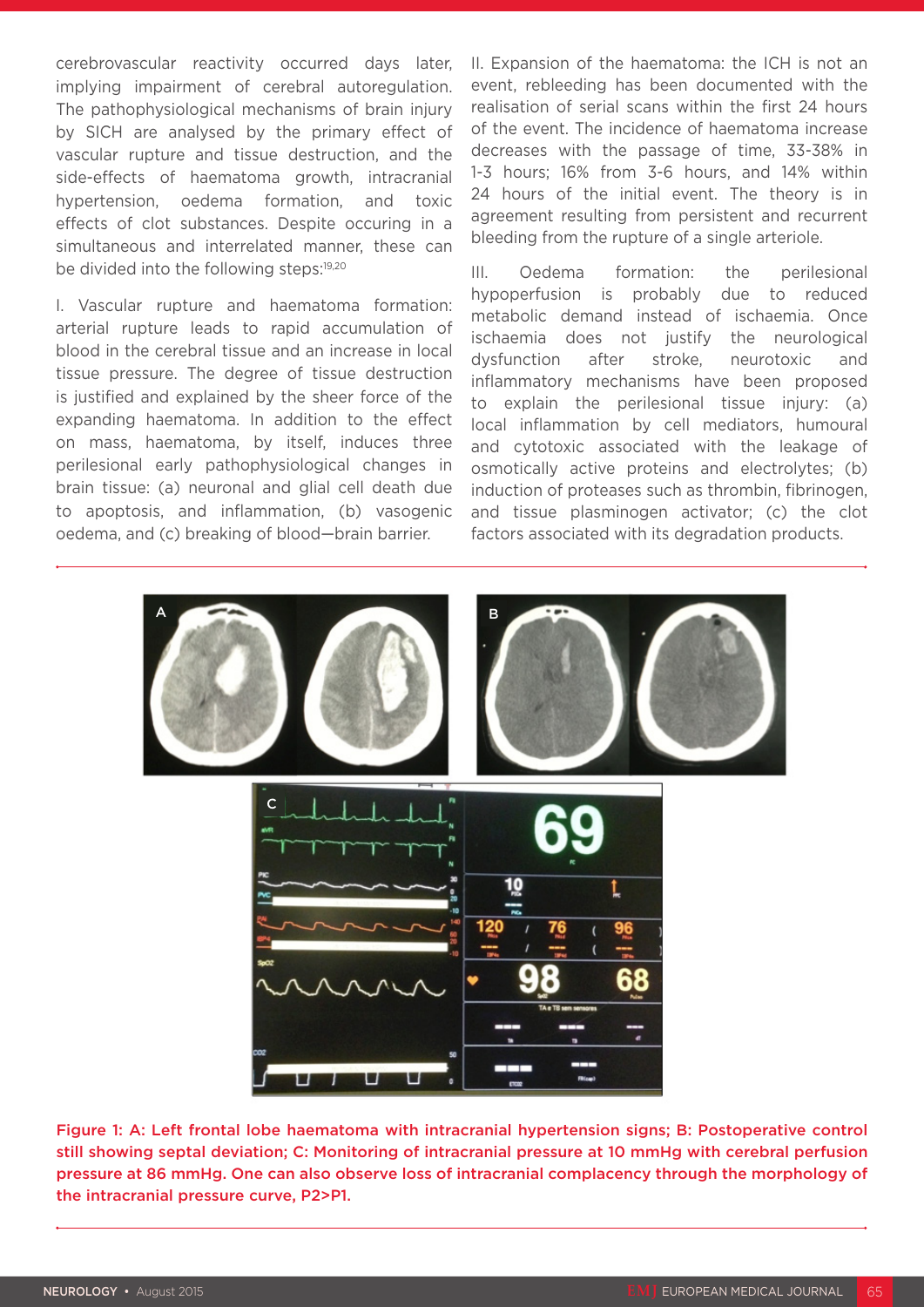120 100 80 60 40 20  $\circ$ 100 90 80 70 60 50 40 30 20 10  $\overline{O}$ 0.4 0.2  $\circ$ -0.2 -0.4 -0.6 -0.8 0.8 0.7 0.6 0.5 0.4 0.3 0.2 0.1  $\cap$ MAP CPP ICP PRx

2 days from onset of stroke 5 days from onset of stroke 5 days from onset of stroke

Figure 2: On the left, 1-hour multiparametric neuromonitoring performed 2 days after the onset of stroke showing a preserved cerebrovascular pressure reactivity index (PRx) with a cerebral perfusion pressure (CPP) between 80-90 mmHg. On the right, 1-hour multiparametric neuromonitoring performed 5 days from the onset of stroke, showing impaired cerebrovascular PRx, with the CPP being adjusted between 60-80 mmHg.

MAP: mean arterial pressure; ICP: intracranial pressure.



Figure 3: A: skull computed tomography performed 9 days after the onset of stroke, showing indirect signs of herniation with ischaemia in the anterior cerebral artery and left posterior artery territory. B: Brain swelling aspect after decompressive craniectomy.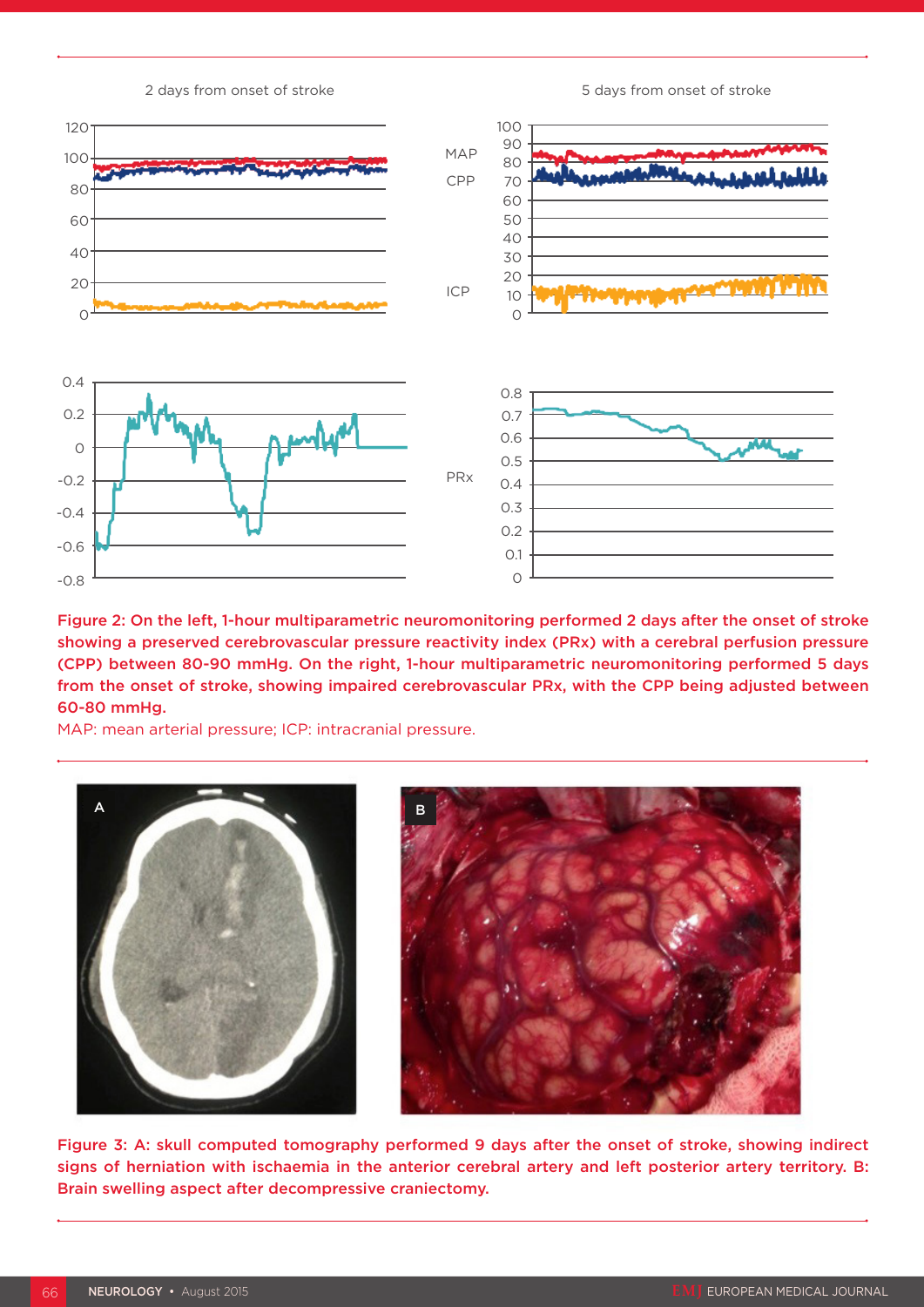Thus, the monitoring of cerebral auto-regulation is necessary, as it has a dynamic behaviour. Studies that have analysed cerebral autoregulation in patients with SICH are scarce and use different methodologies (static or dynamic):

- Zazulia et al.<sup>21</sup> and Powers et al.<sup>22</sup> studied cerebral autoregulation in 19 patients by positron emission tomography, and observed that patients with small and medium haematomas (1-45 ml) evaluated within hours after the neurological stroke (6-22 h) had preserved cerebral autoregulation in the perihaematoma region.
- Diedler et al.<sup>23</sup> evaluated dynamic cerebral autoregulation in 20 patients with SICH through the cerebrovascular PRx (correlation between the ICP and MAP), observing impairment of the dynamic cerebral autoregulation, justifying it due to CPP fluctuations.
- Diedler et al.<sup>24</sup> assessed dynamic cerebral autoregulation in 5 patients with ganglionic intracerebral haemorrhage, observing that the perilesional region showed regional autoregulation involvement (PRx, correlation between  $P_bO_2$  and CPP) whereas the overall autoregulation impairment (PRx, correlation between ICP and MAP) only occurred in one patient. In spite of the few cases, the hypothesis that PRx represents overall cerebrovascular reactivity (macrovasculature) was raised, but the authors were not able to assess local cerebrovascular reactivity (microvasculature) located in the perilesional region.
- Reinhard et al.<sup>25</sup> assessed dynamic cerebral autoregulation in 26 patients with SICH, observing that cerebral autoregulation is preserved initially; however, worsening that is ipsilateral to the haematoma can occur secondarily (between 3-5 days postneurological stroke), being associated with a severe clinical outlook, intraventricular haemorrhage, low CPP, and poor functional outcome.
- Nakagawa et al.<sup>26</sup> evaluated dynamic cerebral autoregulation (Doppler) in 21 patients with early (<72 hours) lobar or basal ganglia ICH, observing that patients with ICH had higher gains in a wide range of frequency ranges compared with controls. These findings suggest that dynamic cerebral autoregulation may be less effective in the early days after ICH.
- Oeinck et al.<sup>27</sup> and Aries et al.<sup>28</sup> evaluated dynamic cerebral autoregulation (Doppler) in

26 patients with SICH on Days 1, 3, and 5 post-neurological stroke, and showed that cerebral autoregulation is usually preserved, but its impairment is associated with large haematoma volumes, arterial hypotension, and poor functional prognosis.

- Jaeger et al.<sup>29</sup> evaluated optimal CPP in 38 patients after head injury, observing that below the level of optimal CPP, brain tissue oxygen decreased in parallel to CPP, whereas brain tissue oxygen reached a plateau above optimal CPP. Optimal CPP correlated significantly with the CPP level, where brain tissue oxygen reached its plateau.
- Andrade et al.<sup>30</sup> described a new experimental porcine model designed to simulate expansive brain haematoma causing intracranial hypertension (IH). Under anaesthesia, IH was simulated with a balloon insufflation. The IH variables were measured with ICP parenchymal monitoring, epidural, cerebral oximetry, and transcranial Doppler. The ICP epidural showed a slower rise compared with parenchymal ICP. A correlation between ICP and cerebral oximetry was observed. The model described here seems useful to understand some of the pathophysiological characteristics of acute IH.

The impairment of the cerebrovascular reactivity index infers on vasomotor component (myogenic control) of cerebral autoregulation. However, the neural and biochemical components may be preserved. The variation of CPP is one of the variables that most influence the cerebrovascular reactivity index without intervening with mean cerebral autoregulation. Optimal CPP is associated with the lowest PRx possible. From this point, increasing CPP does not improve the oxygen supply because it remains constant.<sup>29</sup> Maintaining an optimised cerebrovascular reactivity index is important in order to maintain an adequate oxygen supply without the need for extreme variations of cerebral perfusion.

In this case report there was a later impairment of PRx and cerebral autoregulation, with the need for a decompressive craniectomy in order to control intracranial hypertension. Therefore, this report supports regular autoregulation assessment in ICH.

### **CONCLUSION**

Advances in multiparametric neuromonitoring allow a better understanding of cerebral